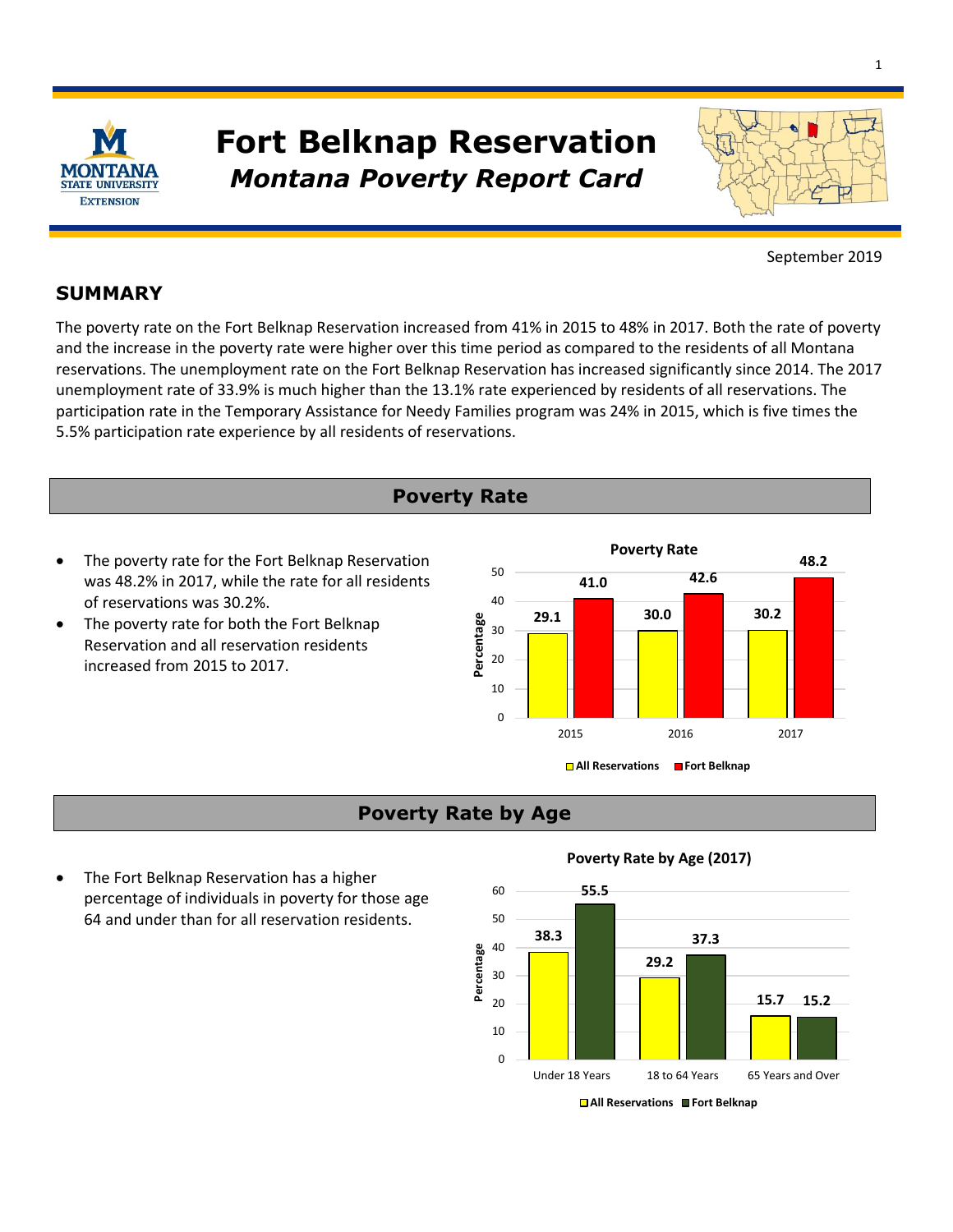#### **Unemployment Rate**

- **Unemployment Rates**  The unemployment rate for the Fort Belknap
- 33.9%) while the rate for all reservation residents declined slightly from 2014 to 2017. Reservation increased significantly (20.8% to

# Reservation was 33.9% in 2017.<br>
The unemployment rate for the Fort Belknap<br>
Reservation increased significantly (20.8% to  $\frac{30}{26.5}$  26.5 28.2 **20.8**  10 0 2014 2015 2016 2017 **15.6** 15.0 13.2 13.1 **□ All Reservations** ■ Fort Belknap 30 **Percentage** 20

### **Supplemental Nutrition Assistance Program (SNAP)**

- on the Fort Belknap Reservation was 34.6% 50 in 2017.
- while the rate for all reservation residents  $\frac{1}{20}$  20 declined slightly from 2014 to 2017.

**The participation rate in the SNAP program <b>by Supplemental Nutrition Assistance Program (SNAP)** 



#### **Temporary Assistance for Needy Families (TANF)**

- Assistance for Needy Families program on 30 **The participation rate in the Temporary** *in Emporary Assistance for Needy Families (TANF)* 2017.
- Assistance for Needy Families program on • The participation rate in the Temporary while the participation rate for all reservation residents declined slightly from 2014 to 2017.  $\qquad \qquad \qquad$  0

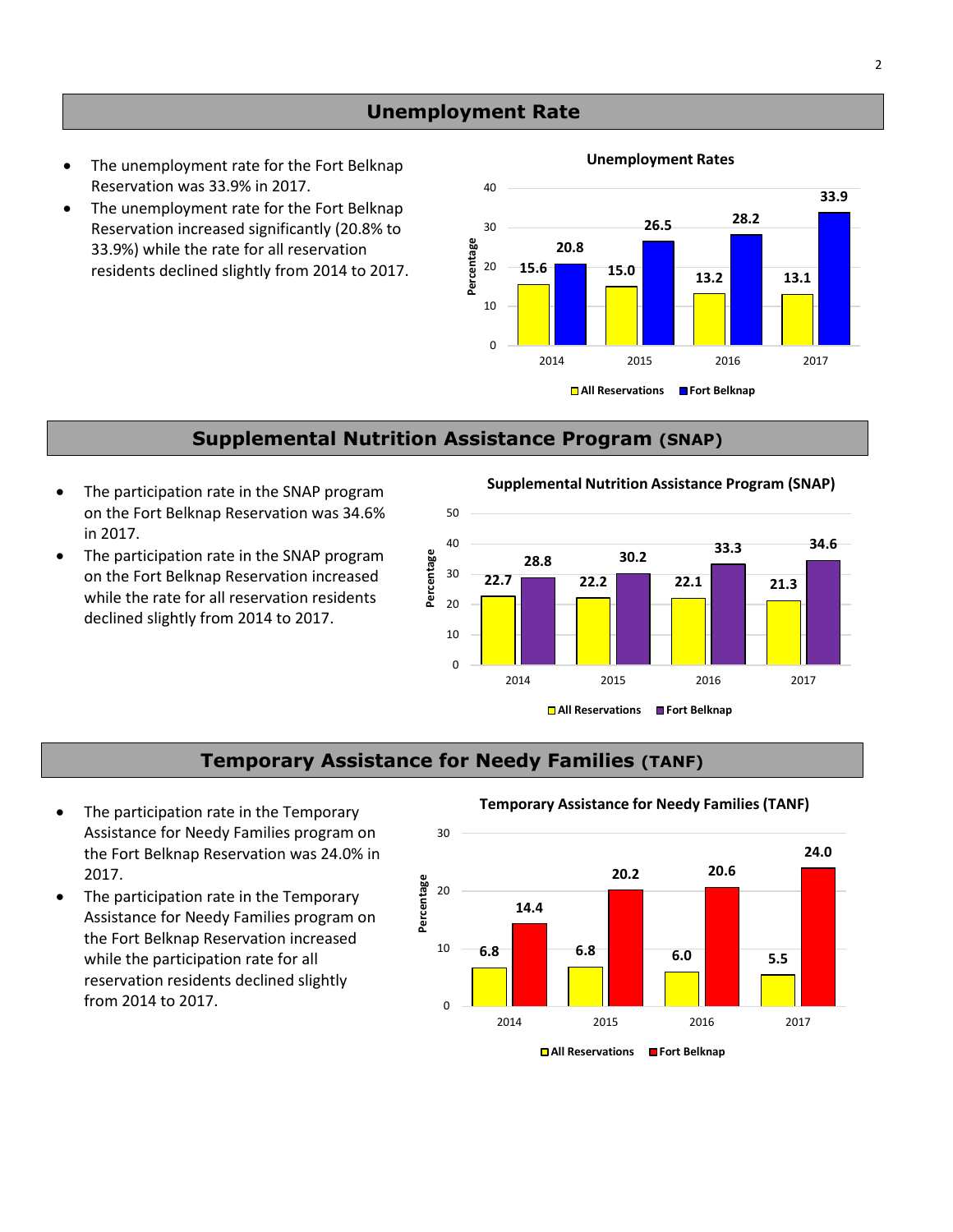#### **Free and Reduced School Lunch Eligibility**

 • A federal program allows students from low income households to receive either free school lunches or a reduced income is below \$32,630 or a reduced price lunch if household income is below \$46,435. The percentage of students eligible for free or reduced prices lunches are listed in the table below by school district. Each of these schools serves a significant area of a reservation in Montana. Data is not available for some schools that serve a reservation (for example: Browning, Lodge Grass and Plenty Coups). Some other districts that serve small portions price for school lunches. A student from a 4 person household is eligible for a free lunches if the household of a reservation are not listed below.

| <b>School</b>                 | County          | %       |
|-------------------------------|-----------------|---------|
| Hardin Elementary             | <b>Big Horn</b> | 94.4*   |
| Hardin High School            | <b>Big Horn</b> | 97.64   |
| Northern Cheyenne High School | <b>Big Horn</b> | 98.68   |
| Harlem Elementary             | <b>Blaine</b>   | 93.61   |
| Harlem High School            | <b>Blaine</b>   | 94.89   |
| Kila Elementary               | Flathead        | 49.43   |
| Cut Bank Elementary           | Glacier         | 56.50   |
| Cut Bank High School          | Glacier         | 45.33   |
| East Glacier Park Elementary  | Glacier         | 77.78   |
| <b>Box Elder Elementary</b>   | Hill            | 99.32   |
| Box Elder High School         | Hill            | $94.2*$ |
| Rocky Boy Elementary          | Hill            | $92.5*$ |
| Arlee Elementary              | Lake            | 81.04   |
| Arlee High School             | Lake            | 84.43   |
| Polson Elementary             | Lake            | 58.79   |
| Polson High School            | Lake            | 38.43   |
| St. Ignatius School (K-12)    | Lake            | 82.21   |
| Valley View Elementary        | Lake            | 67.86   |
| Ronan Elementary              | Lake            | 85.55   |
| Ronan High School             | Lake            | 82.03   |

| <b>School</b>                  | County      | %       |
|--------------------------------|-------------|---------|
| Charlo Elementary              | Lake        | 60.00   |
| Charlo High School             | Lake        | 44.68   |
| Dodson School (K-12)           | Phillips    | 92.94   |
| <b>Valier Elementary</b>       | Pondera     | 55.84   |
| Valier High School             | Pondera     | 49.09   |
| <b>Frontier Elementary</b>     | Roosevelt   | 66.67   |
| Poplar High School             | Roosevelt   | 99.10   |
| <b>Culbertson Elementary</b>   | Roosevelt   | 59.81   |
| Culbertson High School         | Roosevelt   | 48.65   |
| <b>Wolf Point Elementary</b>   | Roosevelt   | 99.66   |
| Wolf Point High School         | Roosevelt   | 94.6*   |
| <b>Froid Elementary</b>        | Roosevelt   | 31.11   |
| Froid High School              | Roosevelt   | 50.00   |
| St. Labre Catholic High School | Rosebud     | 98.70   |
| Hot Springs School (K-12)      | Sanders     | 65.95   |
| Medicine Lake Schools (K-12)   | Sheridan    | 38.68   |
| <b>Frazer Elementary</b>       | Valley      | 99.0*   |
| Nashua Schools (K-12)          | Valley      | 43.48   |
| Lustre Elementary              | Valley      | $35.0*$ |
| <b>Morin Elementary</b>        | Yellowstone | $96.1*$ |

\* Indicates 2017 data

### **Utilization of Low Income Home Energy Assistance Program (LIHEAP)**

• Information is currently unavailable.

#### **Medicaid Utilization Estimates**

• Information is currently unavailable.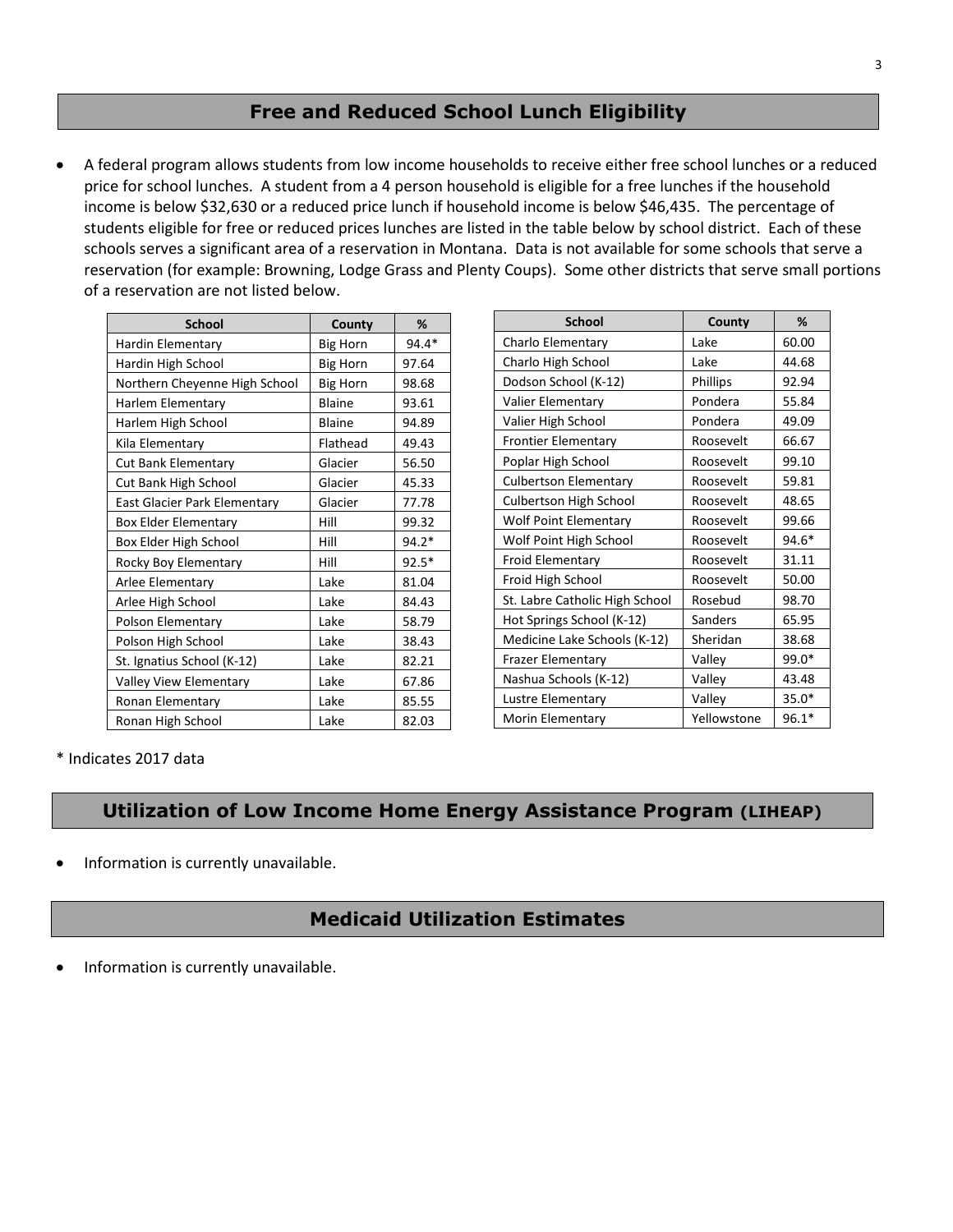- The 2017 population on the Fort Belknap Reservation is 3,182. This is an increase of 5.2% since 2014.
- • The 2017 population of all Montana reservations is 69,553. From 2015 to 2017, the reservation population increased 1.8%.



**Labor Force** 

- The labor force participation rate on the Fort <br>Belknap Reservation increased from 53.3% to 59.1% **56.4 53.3 55.9 <sup>59.1</sup> 55.0 54.5 59.1** from 2014 to 2017.
- The labor force participation rate for all residents of reservations in Montana decreased slightly from 56.4% to 54.5%.

**Labor Force Participation Rate** 



# **Age Distribution**

- In 2017, 36.8% all residents of the Fort Belknap Reservation were under age 18 while 8.1% are age 65 or older.
- In 2017, 30.5% of residents of Montana's reservations were under age 18 while 13.5% are over age 65.



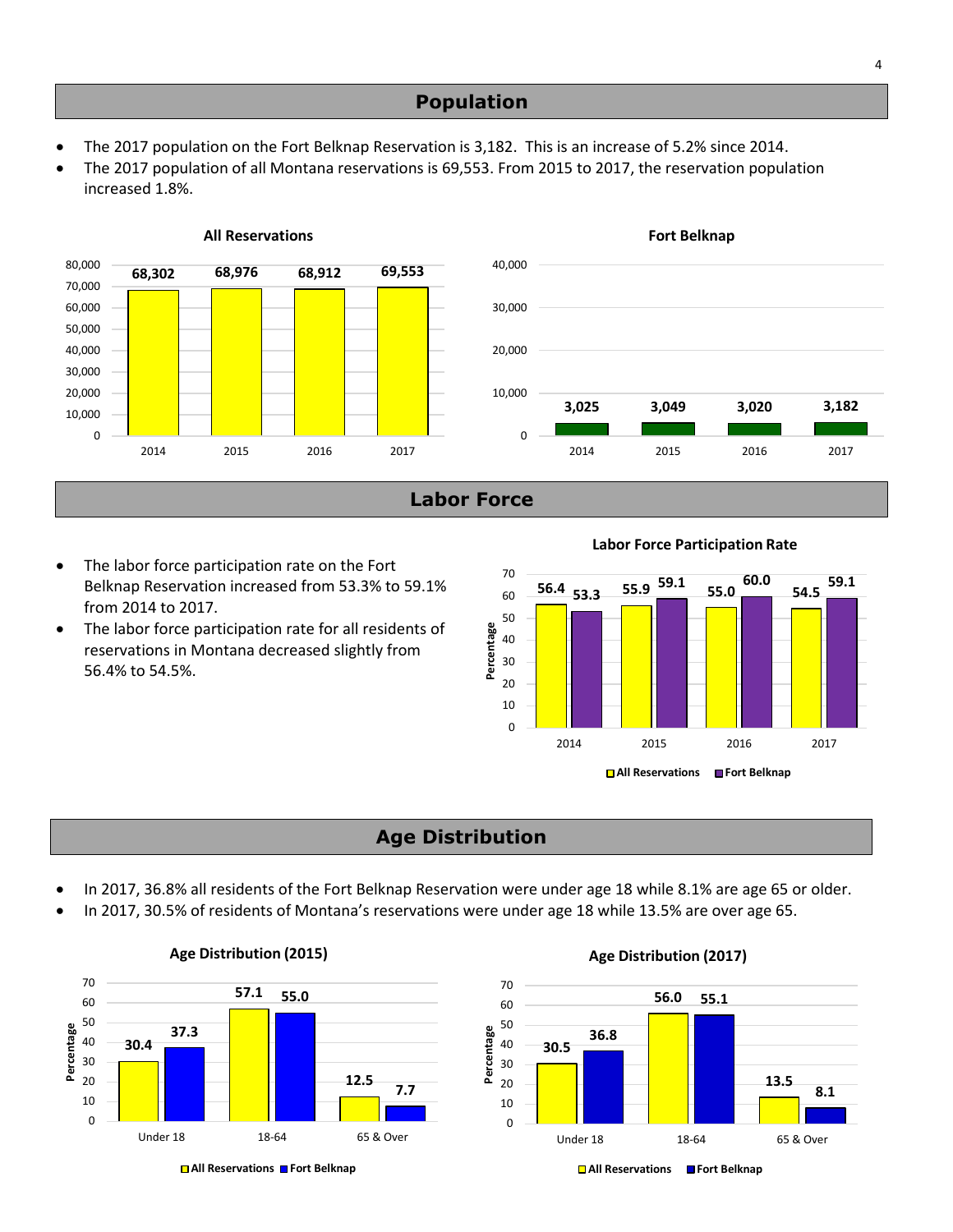#### **Dependency Ratios**

- under 18 population and the 65 and over population 60 dependency ratio for all reservation residents is approximately 44%.
- The dependency ratio for the Fort Belknap Reservation increased slightly to 44.9% from 2014 to 2017.  $\frac{2}{\epsilon}$  20

**Dependency Ratios** • The dependency ratio is calculated by adding the and dividing this by the age 18 to 64 population. The  $\begin{array}{ccc} 50 & -42.8 & 43.3 & 42.9 \end{array}$  45.0  $\begin{array}{ccc} 43.4 & 45.1 & -44.0 & 44.9 \end{array}$ 2014 2015 2016 2017 40 30 **Percentage**  10 0 **All Reservations Fort Belknap** 

#### **Educational Attainment Age 25 and Older**

- Educational attainment is reported for residents 25 **(2013 - 2017)**  and older. Based on recent information for all 60 reservations, 11.8% had less than a high school  $_{50}$ had some college, and 19.8% held at least a<br>bachelor degree.<br>On the Fort Belknap Reservation, 13.9% of **Percentage Accele** 20 diploma, 32.9% were high school graduates, 35.5% bachelor degree.
- • On the Fort Belknap Reservation, 13.9% of diploma, while 15.9% had earned a bachelor's  $10^{10}$ residents 25 and older had less than a high school degree or higher. 0

**Educational Attainment Age 25 and Older** 



#### **Ranges of Income**

- **Ranges of Income (2017)**  In 2017, 21.8% of households on all Montana reservations had income less than \$15,000, while 50
- 26.9% had income of over \$50,000.  $\frac{20}{100}$ • On the Fort Belknap Reservation, 21.8% of households had income less than \$15,000 and